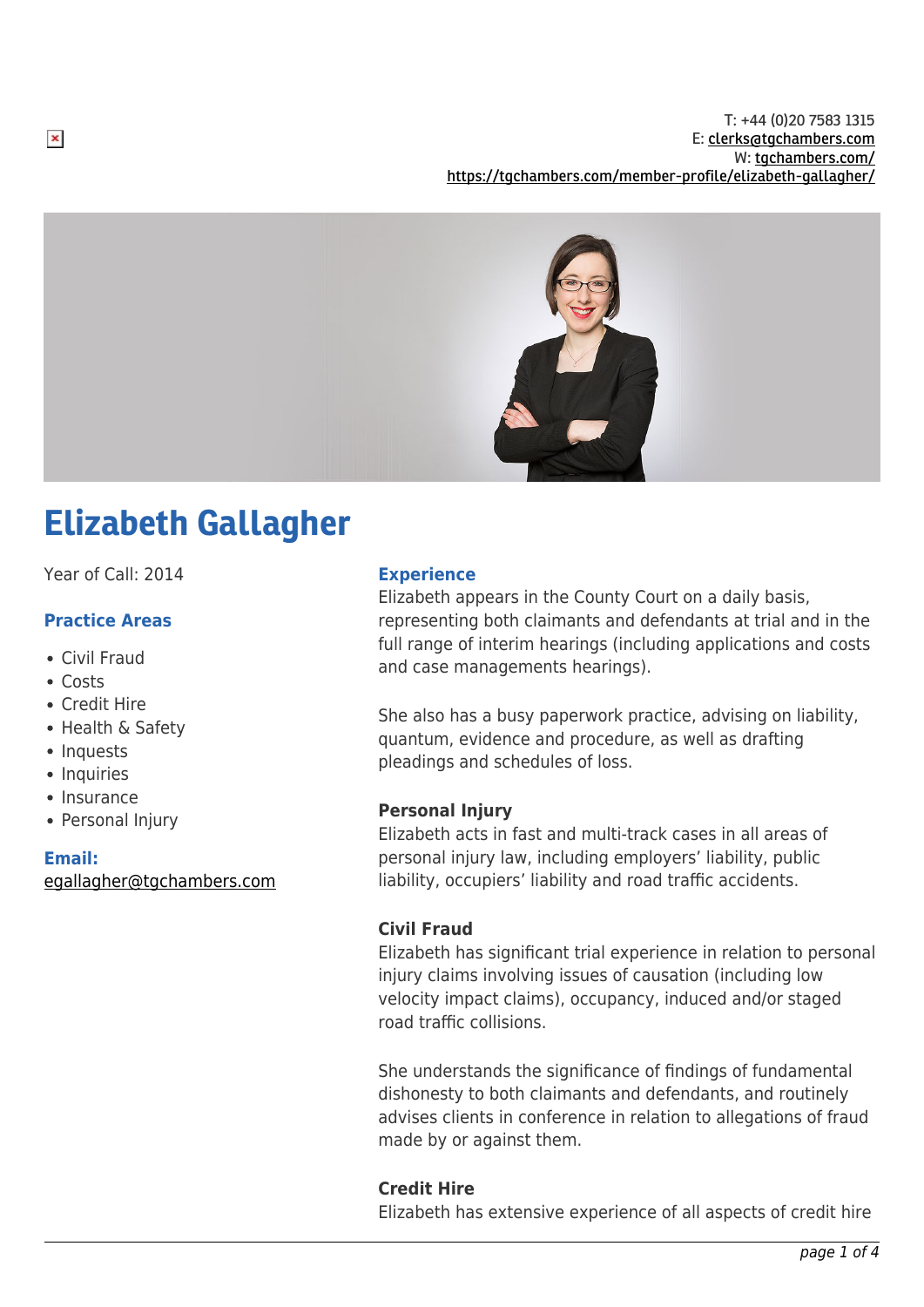litigation from the perspective of both claimants and defendants.

#### **Costs**

Elizabeth routinely deals with cost issues, mainly in connection to her personal injury practice. She has particular experience of niche points arising in relation to the fixed costs regimes.

## **Health and Safety**

Elizabeth is experienced with health and safety issues arising out of her personal injury practice, including claims on construction sites and in other employment settings.

#### **Insurance**

Elizabeth has particular experience of issues arising from misrepresentation and non-disclosure in the context of motor insurance.

## **Education**

Nottingham Law School: Bar Professional Training Course, Outstanding  $(2^{nd}$  in year) Nottingham Law School: Graduate Diploma in Law, Distinction  $(1<sup>st</sup>$  in year) University of Durham: BA (Hons) French and History, First Class

## **Memberships**

Administrative Law Bar Association Personal Injury Bar Association

#### **Languages**

French

## **Cases**

#### **Group Litigation Order arising out of alleged misfeasance in public office following the Hillsborough Stadium disaster**

14/03/2018

Barristers involved: Keith Morton QC Tim Sharpe Robert Riddell Elizabeth Gallagher Keith Morton QC, Tim Sharpe, Robert Riddell and Elizabeth Gallagher are instructed by the Head of Legal Services at South Yorkshire Police in connection with the Group Litigation Order ("GLO") granted in November 2016.

The GLO issues include consideration of whether officers of South Yorkshire Police and/or of the West Midlands Police sought to deliberately conceal the true circumstances of the Hillsborough tragedy in order to deflect blame, liability or censure away from the police, and/or whether they sought to establish what is alleged to be a false narrative of events leading up to the tragedy, and whether those actions amounted to the tort of misfeasance in public office.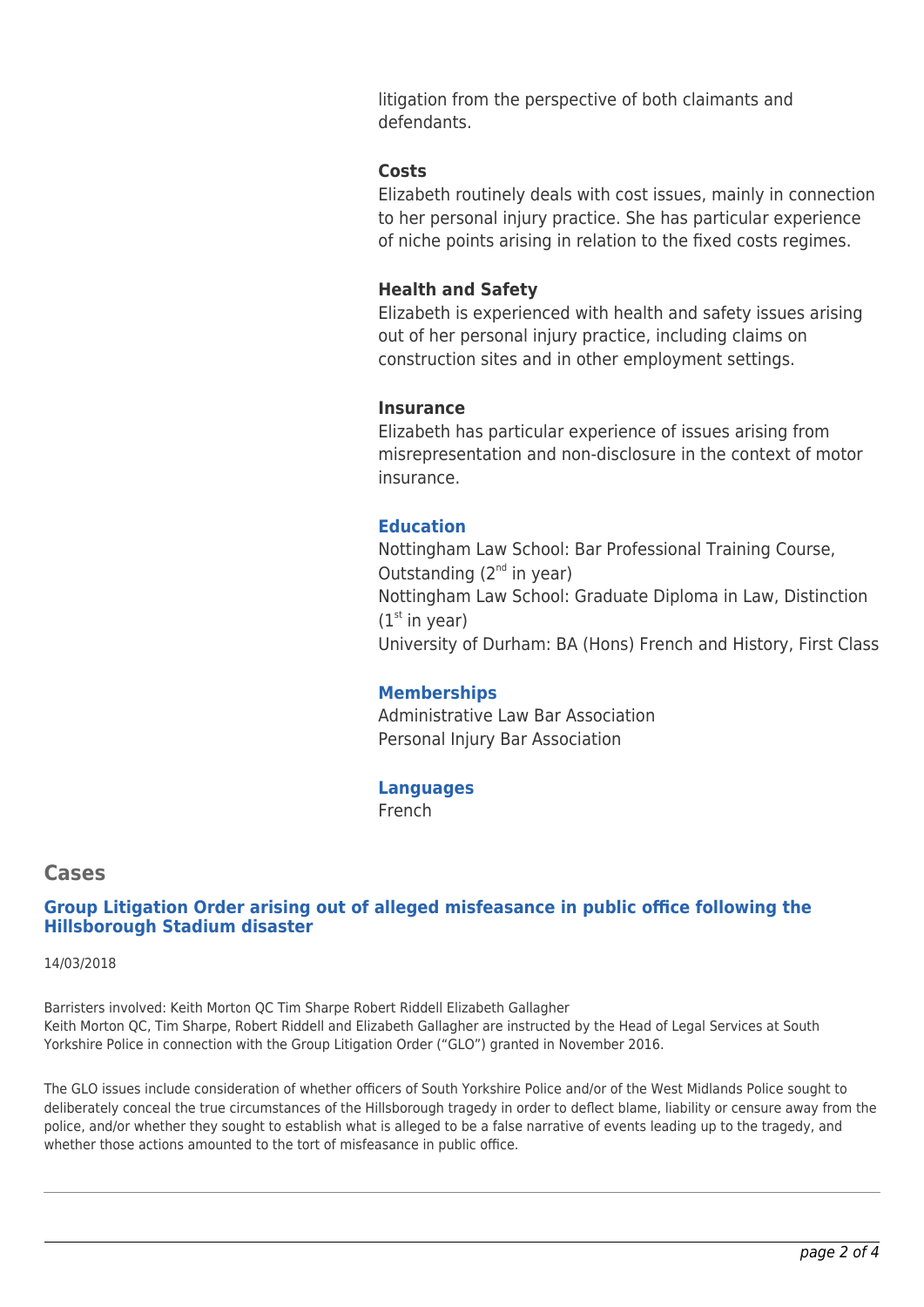# **Publications**

## **TGC Costs Newsletter Vol V**

10/12/2019

Authors: Simon Browne QC James Laughland Lionel Stride Anthony Johnson Richard Boyle Matthew Waszak Ellen Robertson Elizabeth Gallagher James Yapp Harriet Wakeman

Please see link below to the latest update from the TGC Costs Team. You can view the publication on our website [http://tgchambers.com](https://tgchambers.com/wp-content/uploads/2019/12/TGC055_Costs_Newsletter_Vol_V_v3.pdf)

#### **TGC Fraud Newsletter Issue X – October 2019**

23/10/2019

Authors: James Laughland Lionel Stride Anthony Johnson James Henry Ellen Robertson Elizabeth Gallagher Harriet Wakeman Keith Morton QC

Issue X of the TGC Fraud Newsletter, a publication we have set up with the stated aim of facilitating the sharing of information about decided claims involving issues of road traffic fraud and related matters, can be found at the link below. You can view the publication on our website [http://tgchambers.com](https://tgchambers.com/wp-content/uploads/2019/10/TGC056_Newsletter_Fraud_issue10_v3b.pdf)

#### **TGC Fraud Newsletter Issue IX – February 2019** 26/02/2019

Authors: Tim Sharpe Anthony Johnson James Henry Ellen Robertson Elizabeth Gallagher Please see link below for Issue IX of TGC Fraud Update, a publication we have set up with the stated aim of facilitating the sharing of information about decided claims involving issues of road traffic fraud and related matters. You can view the publication on our website [http://tgchambers.com](https://tgchambers.com/wp-content/uploads/2019/02/Newsletter_Fraud_issue9_v3.pdf)

**TGC Fraud Newsletter Issue VIII – July 2018** 02/07/2018

Authors: James Henry Ellen Robertson Paul McGrath James Yapp Matthew Waszak Elizabeth Gallagher Tim Sharpe Edward Hutchin William Irwin Helen Nugent

Please see link below for Issue VIII of TGC Fraud Update, a publication we have set up with the stated aim of facilitating the sharing of information about decided claims involving issues of road traffic fraud and related matters.

You can view the publication at [http://tgchambers.com/wp-content/uploads/2018/06/TGC041\\_Newsletter\\_Fraud\\_issue8\\_v1.pdf](http://tgchambers.com/wp-content/uploads/2018/06/TGC041_Newsletter_Fraud_issue8_v1.pdf)

## **News**

#### **Pupillage Zoom Q&A** 17/01/2022

Barristers involved: Ellen Robertson Elizabeth Gallagher Rochelle Powell Nicholas Dobbs We will have four barristers in attendance – Ellen Robertson, a member of Chambers' Pupillage Committee and Wellbeing Committee, Elizabeth Gallagher, a member of Chambers' Equality and Diversity Committee, Wellbeing Committee and Pupillage Committee, and Nicholas Dobbs and Rochelle Powell, who both joined Chambers in 2021 after successfully completing their pupillages at TGC.

This is a chance to ask any questions you have about pupillage, applications and life at TGC. The dress code is informal.

There is no need to RSVP and prospective candidates at all stages are very welcome. The Zoom link is <https://tgchambers.zoom.us/j/96402754468>and the meeting ID is 964 0275 4468. You will not require a password but will be admitted to the event from a waiting room. If you have any difficulties in attending, please email Ellen Robertson at [er@tgchambers.com.](mailto:er@tgchambers.com)